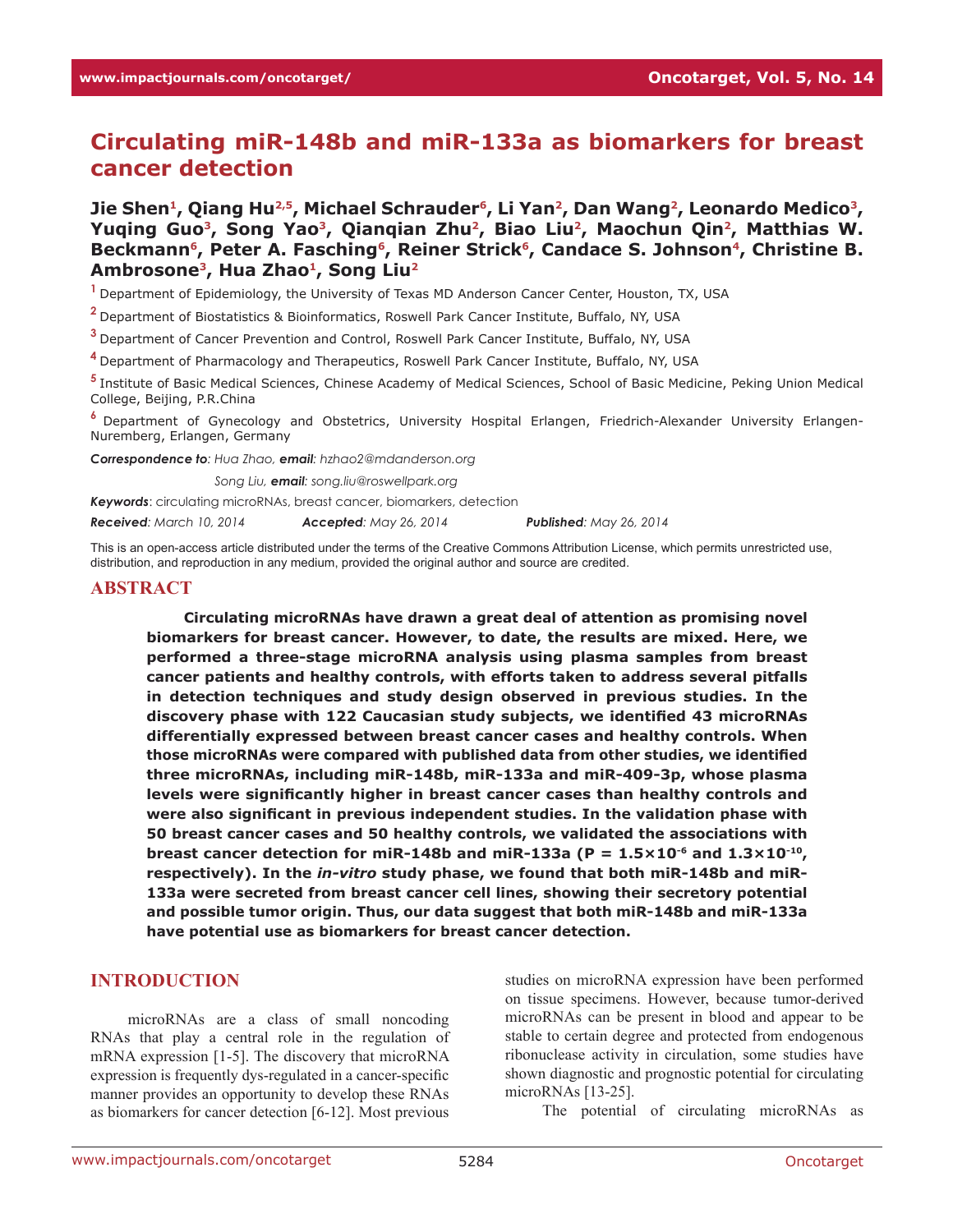biomarkers for cancer early detection is particularly relevant to breast cancer because it is the most common cancer in US women, regardless of race or ethnicity, despite improvement in cancer screening and treatment strategies. Mammography is the current gold standard, but can have false negative rates of up to 20% [26]. The diagnosis of breast cancer relies on the histological examination of tissue biopsies, or cytology of fineneedle aspirates, which are both invasive procedures. Known serum-based tumor markers, such as CA15.3 and BR27.29, cannot be used for breast cancer detection due to low sensitivity. There is thus a need for developing novel markers that are minimally invasive, for the improved detection of breast cancer.

Previously, our group, as well as others, have compared the profiles of circulating microRNAs between breast cancer patients and healthy controls, and attempted to identify circulating microRNA-based breast cancer detection biomarkers [16, 19, 20, 22, 23, 25, 27-52]. Although a number of circulating microRNAs have been identified, the results are widely inconsistent. To date, no consistent diagnostic signature for circulating microRNAs in breast cancer is available. Several issues, including patient heterogeneity, microRNA contamination from various blood components, microRNA quantification platforms, data normalization, and biological significance are likely contributors to the inconsistency [9, 32, 53]. Thus, a study to appropriately address those issues is highly desirable.

In light of these observations, in the first phase, we performed quantitative PCR-based plasma microRNA profiling analysis among invasive breast cancer patients, patients with ductal carcinoma in situ (DCIS), and healthy women. In the second phase, we compared the significant microRNAs identified from our study with other published studies and then validated those with confirmed associations in independent samples. In the third phase, we determined whether cultured breast cancer cell lines secreted those validated circulating microRNAs into the culture medium, attempting to understand the possible origins of those identified microRNAs.

## **RESULTS**

In the discovery cohort, a total of 122 women, including 52 with invasive breast cancer, 35 with DCIS, and 35 healthy controls, were included in the analysis. All of the study subjects were Caucasians. The mean age of invasive breast cancer cases, DCIS cases, and controls were 52, 55, and 55 years, respectively. There was no statistically significant difference in age. All invasive breast cases had histologically confirmed early stage (I and II) invasive ductal carcinoma. Blood samples were drawn prior to surgery. The tumor size ranged between 0.2 to 2.5 cm. ER, PR and HER2/neu status data were available for 50 patients with invasive breast cancer: 39 ER+, 11 ER−; 41 PR+, 9 PR−; and 12 HER2/neu+, 38 HER2/neu−. Eight patients had triple negative breast cancer.

Unsupervised hierarchical clustering analysis based on the top 75% of the most variable microRNAs across 106 samples passing quality control indicates that the microRNA expression profiles of invasive samples were intrinsically different from those of DCIS and control groups, while the microRNA expression profiles of DCIS and control groups were not different from each other. As shown in Figure 1, three major clusters exist (from right to left): the first cluster with predominately DCIS and control samples, the second cluster with all invasive samples, and the third cluster with a mixture of DCIS, control and invasive samples. A similar clustering pattern was observed when all microRNAs in the PCR panel were used (data not shown).

Pair-wise comparisons between invasive, DCIS and control groups were performed in order to identify differentially expressed microRNAs with at least 2-fold expression change at the significance level of FDR <0.01. In consistent with the clustering analysis, no differentially expressed microRNAs were found between DCIS and control groups, and the expression levels of a number of microRNAs were found to be significantly elevated in the invasive samples compared with DCIS or controls. For the comparison between invasive and control groups, we identified 43 differentially expressed microRNAs, with 40 up-regulated in invasive samples and 3 down-regulated. For the comparison between invasive and DCIS groups, we identified 27 differentially expressed microRNAs, with 24 up-regulated in invasive samples and 3 down-regulated. The detailed list of differentially expressed microRNAs is summarized in Table 1. As shown in Figure 2, the majority (23 out of 27) of differentially expressed microRNAs identified from invasive versus DCIS comparison are included in the list of differentially expressed microRNAs identified from invasive versus control comparison.

When comparing between the invasive breast cancer and the healthy control group, the most significantly differentially expressed microRNA was miR-199a-5p. The plasma levels of miR-199a-5p were more than 14 fold higher in patients with invasive breast cancer than in healthy controls. After adjusting for multiple comparisons, the P value is  $4.1 \times 10^{-12}$ . We also performed receiver operating characteristic curve (ROC) analysis for each differentially expressed microRNA. The areas under the curve (AUC) for miR-199a-5p was 0.91, indicating clear separation between the invasive breast cancer group and the healthy control group from our discovery cohort (Table 1). When comparing between invasive breast cancer and DCIS groups, the most significantly differentially expressed microRNA was miR-136. The plasma levels of miR-136 were more than 18-fold higher in patients with invasive breast cancer than in healthy controls. After adjusting for multiple comparisons, the P value reached  $7.7\times10^{-8}$ . The AUC for miR-136 was 0.89, indicating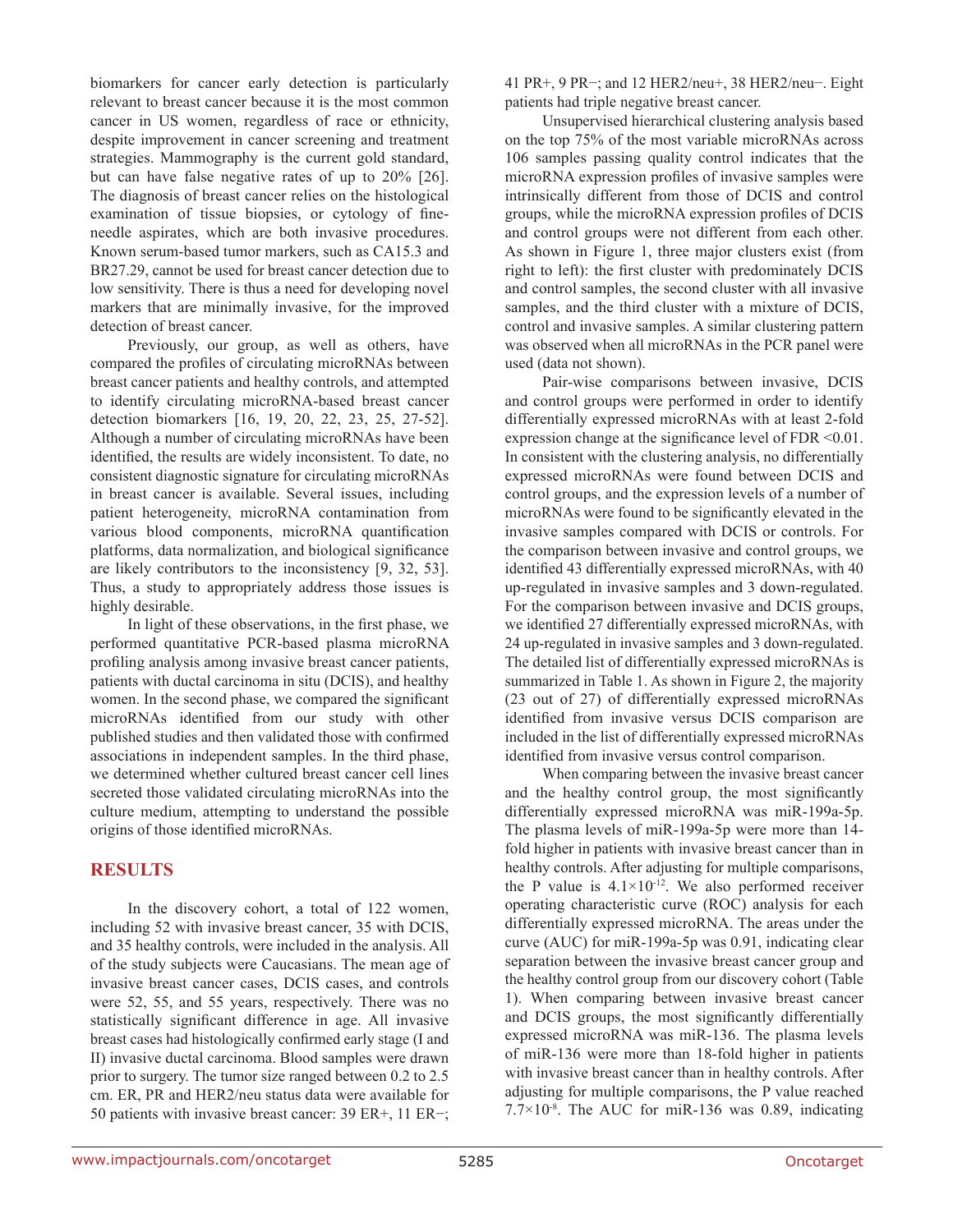| Table 1: Differentially expressed microRNAs identified from Invasive versus Control/DCIS comparisons<br><b>Invasive versus Control</b> |            |                                   |            | <b>Invasive versus DCIS</b> |            |                                   |            |
|----------------------------------------------------------------------------------------------------------------------------------------|------------|-----------------------------------|------------|-----------------------------|------------|-----------------------------------|------------|
| ID                                                                                                                                     | FС         | <b>FDR</b>                        | <b>AUC</b> | ID                          | FC         | <b>FDR</b>                        | <b>AUC</b> |
| hsa-miR-136                                                                                                                            |            | 19.63386 1.27x10 <sup>-08</sup>   | 0.867218   | hsa-miR-136                 |            | 18.59352 7.70x10-08               | 0.88628    |
| hsa-miR-199a-5p                                                                                                                        |            | 14.33637 4.15x10-12               | 0.910559   | hsa-miR-33a                 |            | $9.180245$ 3.91x10 <sup>-05</sup> | 0.827586   |
| hsa-miR-485-3p                                                                                                                         | 9.954621   | $1.10x10^{-08}$                   | 0.874704   | hsa-miR-199a-5p             | 6.217108   | $5.35x10^{-07}$                   | 0.892883   |
| hsa-miR-33a                                                                                                                            |            | $9.615268$ 2.47x10 <sup>-05</sup> | 0.789204   | hsa-miR-326                 | 5.678471   | $7.92x10^{-06}$                   | 0.870139   |
| hsa-miR-495                                                                                                                            |            | $9.239414$ 2.72x10 <sup>-08</sup> | 0.853034   | hsa-miR-130a                | 4.440197   | $1.48x10^{-06}$                   | 0.882979   |
| hsa-miR-543                                                                                                                            | 8.382473   | $1.10x10^{-08}$                   | 0.86643    | hsa-miR-495                 | 4.092802   | $2.79x10^{-04}$                   | 0.799707   |
| hsa-miR-326                                                                                                                            | 6.789743   | $7.23 \times 10^{-07}$            | 0.878251   | hsa-miR-485-3p              | 3.689859   | $5.47x10^{-04}$                   | 0.7854     |
| hsa-let-7d                                                                                                                             | 5.873482   | $1.25x10^{-08}$                   | 0.888495   | hsa-let-7d                  | 3.640281   | $1.88 \times 10^{-05}$            | 0.872707   |
| hsa-miR-130a                                                                                                                           |            | $4.630065$ 4.36x10 <sup>-07</sup> | 0.86643    | hsa-miR-142-5p              | 3.54654    | $2.13x10^{-05}$                   | 0.845194   |
| hsa-miR-221                                                                                                                            |            | $4.575009$ 9.21x10 <sup>-08</sup> | 0.841608   | hsa-miR-543                 | 3.374637   | $4.91x10^{-04}$                   | 0.768525   |
| hsa-miR-382                                                                                                                            | 4.410125   | $3.24x10^{-04}$                   | 0.720646   | hsa-miR-1974                | 3.29879    | $2.03x10^{-03}$                   | 0.812546   |
| hsa-miR-199a-3p                                                                                                                        | 4.346987   | $8.51x10^{-05}$                   | 0.836091   | hsa-miR-22                  | 3.17841    | $7.24x10^{-06}$                   | 0.827586   |
| hsa-miR-22*                                                                                                                            | 4.335605   | $7.43 \times 10^{-06}$            | 0.839638   | hsa-miR-22*                 | 3.095461   | $5.04x10^{-04}$                   | 0.781731   |
| hsa-miR-766                                                                                                                            | 4.213962   | $2.20x10^{-08}$                   | 0.855004   | hsa-miR-107                 | 2.732845   | $7.24x10^{-06}$                   | 0.855833   |
| hsa-miR-339-5p                                                                                                                         | 4.143662   | $1.10x10^{-08}$                   |            | $0.866036$ hsa-miR-221      | 2.720919   | $3.05x10^{-04}$                   | 0.790536   |
| hsa-miR-1974                                                                                                                           | 3.999563   | $3.08x10^{-04}$                   | 0.849094   | hsa-miR-339-5 $p$           | 2.67183    | $3.65x10^{-05}$                   | 0.825385   |
| hsa-mi $R-127-3p$                                                                                                                      | 3.912698   | $5.63 \times 10^{-04}$            | 0.753743   | hsa-miR-766                 | 2.32762    | $5.74x10^{-04}$                   | 0.787968   |
| hsa-miR-409-3p                                                                                                                         | 3.884377   | $7.75x10^{-05}$                   | 0.778566   | hsa-miR-423-3p              | 2.250449   | $3.91x10^{-05}$                   | 0.810712   |
| hsa-mi $R-151-5p$                                                                                                                      | 3.730705   | $1.11x10^{-09}$                   | 0.877463   | hsa-mi $R-151-5p$           | 2.241882   | $5.21x10^{-05}$                   | 0.80741    |
| hsa-miR-133a                                                                                                                           | 3.652671   | $2.82x10^{-05}$                   | 0.795508   | hsa-miR-331-3p              | 2.241426   | $8.03x10^{-03}$                   | 0.717168   |
| hsa-miR-99b                                                                                                                            | 3.399696   | $4.13x10^{-06}$                   | 0.808905   | hsa-miR-32                  | 2.237895   | $7.25 \times 10^{-03}$            | 0.809978   |
| hsa-miR-107                                                                                                                            | 3.28739    | $1.11x10^{-07}$                   | 0.865642   | hsa-let-7f                  | 2.195287   | $3.22x10^{-03}$                   | 0.761555   |
| hsa-miR-142-5p                                                                                                                         | 3.286851   | $4.51x10^{-05}$                   | 0.816785   | hsa-miR-28-5p               | 2.025899   | $8.11x10^{-04}$                   | 0.768158   |
| hsa-let-7f                                                                                                                             | 3.278603   | $9.59x10^{-06}$                   | 0.810481   | hsa-miR-342-3p              | $-2.00785$ | $3.24x10^{-04}$                   | 0.787601   |
| hsa-mi $R-139-5p$                                                                                                                      | 3.274487   | $4.18x10^{-06}$                   | 0.789992   | hsa-mi $R-140-3p$           | $-2.05119$ | $8.04x10^{-03}$                   | 0.862436   |
| $hsa-miR-28-5p$                                                                                                                        | 3.137736   | $1.47x10^{-07}$                   | 0.845942   | hsa-miR-720                 | $-2.46154$ | $2.33x10^{-04}$                   | 0.780998   |
| hsa-miR-22                                                                                                                             | 2.922818   | $1.91x10^{-05}$                   | 0.845548   | hsa-miR-144*                | $-3.72644$ | $7.05x10^{-07}$                   | 0.936537   |
| hsa-miR-423-3p                                                                                                                         | 2.545573   | $2.70x10^{-06}$                   | 0.816391   |                             |            |                                   |            |
| hsa-miR-335                                                                                                                            | 2.519429   | $5.94x10^{-03}$                   | 0.732467   |                             |            |                                   |            |
| hsa-miR-328                                                                                                                            | 2.446737   | $7.08x10^{-06}$                   | 0.803783   |                             |            |                                   |            |
| hsa-miR-23b                                                                                                                            |            | 2.367462 9.18x10-03               | 0.763593   |                             |            |                                   |            |
| hsa-miR-30c                                                                                                                            | 2.33765    | $4.90x10^{-04}$                   | 0.767139   |                             |            |                                   |            |
| hsa-miR-484                                                                                                                            | 2.312884   | $9.74x10^{-05}$                   | 0.841608   |                             |            |                                   |            |
| $hsa-miR-331-3p$                                                                                                                       | 2.267972   | $5.81x10^{-03}$                   | 0.71119    |                             |            |                                   |            |
| hsa-miR-148b                                                                                                                           | 2.166974   | $1.96x10^{-05}$                   | 0.810087   |                             |            |                                   |            |
| hsa-miR-339-3p                                                                                                                         | 2.131754   | $6.73 \times 10^{-05}$            | 0.760441   |                             |            |                                   |            |
| hsa-miR-152                                                                                                                            | 2.073642   | $2.40x10^{-03}$                   | 0.746257   |                             |            |                                   |            |
| hsa-miR-126                                                                                                                            | 2.052121   | $2.78x10^{-05}$                   | 0.774232   |                             |            |                                   |            |
| hsa-miR-374a                                                                                                                           | 2.04563    | $4.35x10^{-03}$                   | 0.751379   |                             |            |                                   |            |
| hsa-miR-30b                                                                                                                            | 2.015793   | $3.24x10^{-04}$                   | 0.764381   |                             |            |                                   |            |
| hsa-miR-194                                                                                                                            | $-2.12943$ | $2.27x10^{-03}$                   | 0.806147   |                             |            |                                   |            |
| hsa-miR-375                                                                                                                            | $-2.77381$ | $3.40x10^{-03}$                   | 0.739559   |                             |            |                                   |            |
| hsa-miR-144*                                                                                                                           | $-3.74132$ | $3.48x10^{-07}$                   | 0.94011    |                             |            |                                   |            |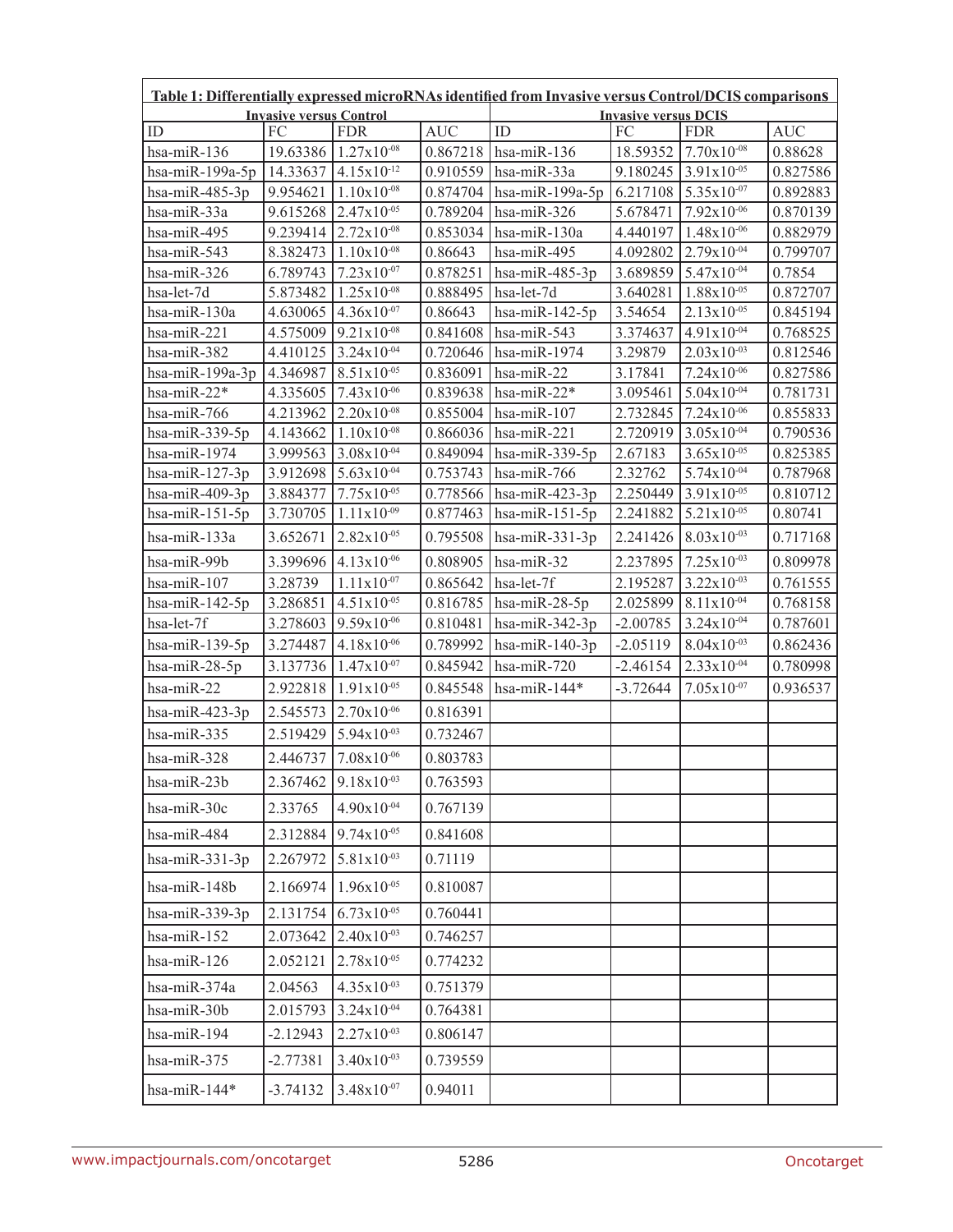

**Figure 1: Unsupervised hierarchical clustering analysis of serum microRNA expression profiles.** In the clustering heat map, red indicates up-regulated while blue indicates down regulated. In the sample clustering dendrogram, red indicates invasive samples, blue indicates DCIS samples, while yellow indicates control samples.



**Figure 2: Venn diagrams showing the overlap of differentially expressed microRNAs identified from each of the three comparisons: invasive group versus control group, invasive group versus DCIS group, and DCIS group versus control group, respectively.** A) The overlap of all differentially expressed microRNAs; B) The overlap of up-regulated differentially expressed microRNAs; C) The overlap of down-regulated differentially expressed microRNAs.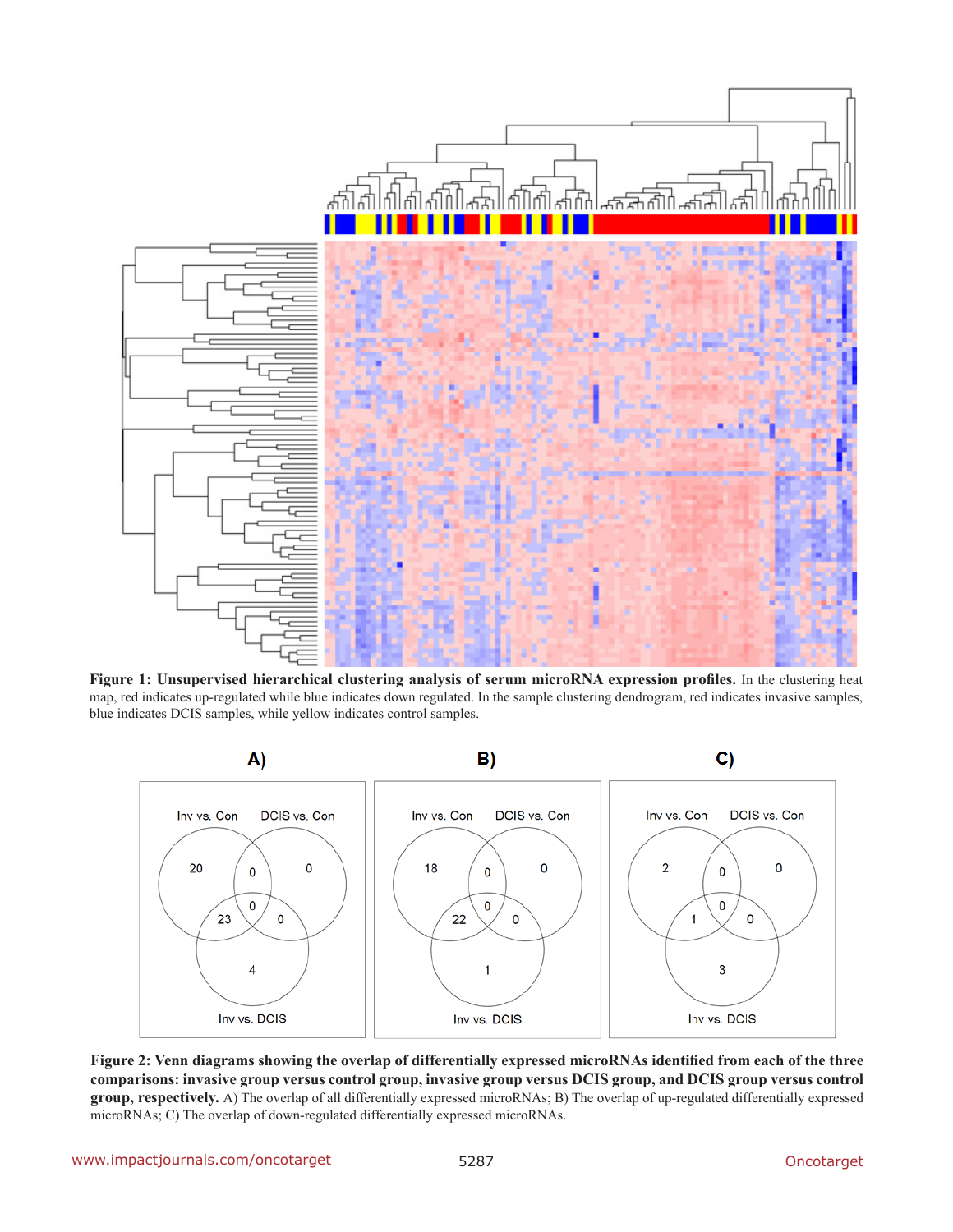clear separation between invasive breast cancer and DCIS groups in our discovery cohort (Table 1).

We are mindful of the wide inconsistency among the previous circulating microRNA studies. Thus, we compared our results with others extracted from published studies [16, 19, 20, 22, 23, 25, 27-52], to determine if the significant microRNAs found in our studies were independently reproduced in any other studies. To ensure the quality, we restricted review to studies with at least one validation population. After an extensive literature search, none of our top significant microRNAs were reported previously in other studies. However, we found three microRNAs, namely miR-148b (fold change=2.17, adjusted P=1.96×10<sup>-5</sup>), miR-133a (fold change = 3.65, adjusted  $P=2.82\times10^{-5}$ ) and miR-409-3p (fold change=3.88, adjusted  $P=7.75\times10^{-5}$ , which have also been reported to be up-regulated in circulation from breast cancer patients compared to healthy controls in other studies [38, 54].

Those three microRNAs were included in the validation stage analysis. Our validation cohort included a total of 50 patients with stage I and II breast cancer and 50 healthy controls. All study subjects were Caucasians. In this independent cohort, we found the plasma levels of miR-148b and miR-133a were also significantly higher in breast cancer patients than healthy controls (Figure 3). For miR-148b, the fold change was  $5.1$  (P =  $1.5 \times 10^{-6}$ ). For miR-133a, the fold change was 8.3 ( $P = 1.3 \times 10^{-10}$ ). The AUC for the combination of these two microRNAs is 0.86. No significant association was found for miR-409-3p in the validation cohort.

Lastly, we determined whether miR-148b and miR-133a act as secretory microRNAs and are excreted into the culture media by MCF-7 and MDA-231 cell lines. We compared levels of miR-148 and miR133a in culture media among baseline (0 hr), 24 and 48 hrs. We observed both microRNA expression increased, suggesting that both



**Figure 3: Elevated serum level of of miR-133a and mir-148b in invasive group versus control group of validation cohort.** A) The fold change of miR-133a was 8.3 ( $P = 1.3 \times 10^{-10}$ ) in the validation cohort. B) The fold change of miR-148b was 5.1 ( $P = 1.3 \times 10^{-10}$ )  $1.5\times10^{-6}$ ) in the validation cohort. C) The ROC curve derived from the combinations of these two miRNAs (AUC = 0.86) in the validation cohort.



**Figure 4: Expression of miR-148b and miR-133a in culture media of breast cancer cell lines (MCT-7 and MD-231).** A) miR-148b levels in media of both MCF-7 and MD-231 increased with longer incubation intervals; B) miR-133a levels in media of both MCF-7 and MD-231 increased with longer incubation intervals.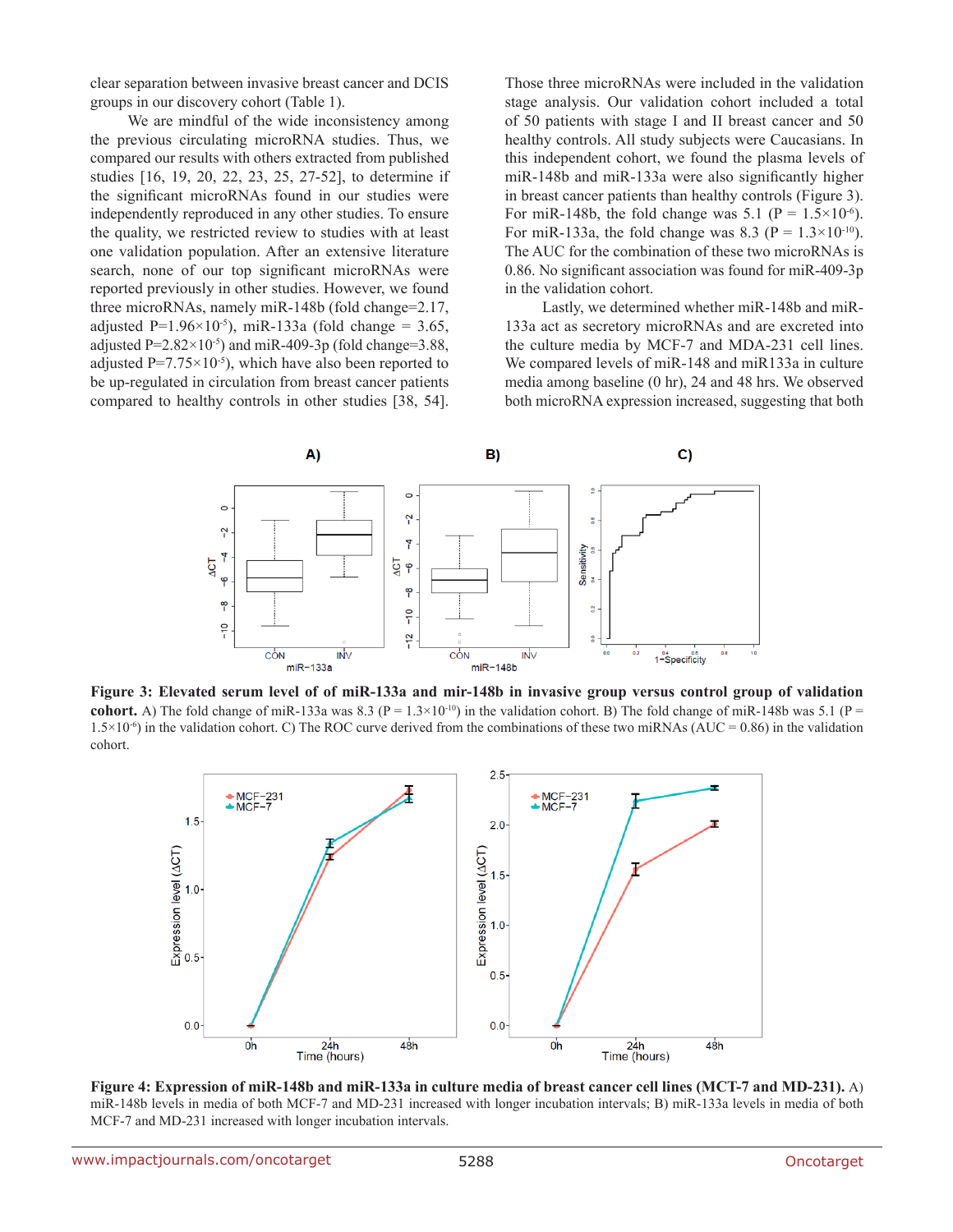microRNAs are possible secretory microRNAs (Figure 4).

## **DISCUSSION**

Published studies on circulating microRNAs as cancer detection biomarkers have identified a wide variety of microRNAs. Unfortunately, few of them have been validated in other studies. Recently, Leidner et al compared the circulating microRNAs results from several breast cancer studies [32] and were unable to demonstrate reproducibility by various measures across the different datasets. The widespread inconsistency may reflect technical difficulties, such as lack of standardization of biospecimens, quantification platforms, and internal controls. For example, the biospecimen type varies among studies. Some use plasma and serum, and some use whole blood. Serum and plasma are considered equivalent, although microRNA concentration appeared to be higher in serum [55]. The use of whole blood will lead to the isolation of microRNAs from many cell types including those within blood cells, but not just circulating microRNAs, warranting caution when comparing microRNA profiles derived from blood with those from serum or plasma [56]. As demonstrated by Pritchard et al, even serum and plasma samples may be contaminated with microRNAs from a variety of blood cells [56]. Such microRNAs may include mir-16, mir-150, mir-486-5p, let-7a, mir-574-3p, mir-223, mir-197, mir-451, and mir-92a. To be cautious, we did not include any of them in the analysis. The results may also vary by experimental approaches. So far, microarray profiling, next generation sequencing, quantitative RT-PCR profiling, or targeted assays of specific microRNAs have been employed in previous studies. Even with the same samples, the results from different platforms could be inconsistent, and RT-PCR, generally considered as the "gold standard" assay, is required to validate the discovery. In our current study, the RT-PCR approach was used in both discovery and validation cohort. There is also a problem about internal controls. To date, there is no consistent internal control microRNA available for normalizing circulating microRNA expression. The use of spike-in or a small RNA for data normalization in similar studies has sometimes been considered to be problematic due to their suspected instability. In the current study, because of using a larger profiling cohort, we had the capacity to select internal reference microRNAs empirically.

The inconsistency may also reflect the limitations stemming from study design. For example, most of the published studies do not have a validation population and the sample size for most of the studies is modest, thus patient heterogeneity becomes an ever bigger issue. To overcome those issues, the current study included both discovery and validation populations, both of which have adequate sample size. To further foster the consistency, we performed a literature review on circulating microRNAs and breast cancer, and compared our data with others [16, 19, 20, 22, 23, 25, 27-52]. Three microRNAs which were significantly different between breast cancer cases and controls in the discovery cohort of our study, namely miR-148b, miR-133a and miR-409-3p, were independently reproduced in other studies. miR-148b and miR-409-3p were reported previously by Cuk et al [38]. Using a twostep approach (discovery and validation), they found that 4 microRNAs (miR-148b, miR-376c, miR-409-3p and miR-801) were shown to be significantly up-regulated in the plasma of breast cancer patients in the validation cohort (N=127). Using three microRNAs (miR-148b, miR-409- 3p and miR-801) in combination in ROC curve analysis, the discriminatory power reaches to 0.69 between breast cancer cases and healthy controls. miR-133a was reported in a recent study by Chan et al [54]. Using paired breast cancer tumor and normal tissues and serum samples, they found miR-133a, miR-133b, miR-1 and miR-92a were the most important diagnostic markers in the discovery cohort (N=32), which were then successfully validated (N=132). Results from our validation cohort confirmed the association with breast cancer detection for miR-148b and miR-133a.

One of the major problems about circulating microRNA research is the lack of an understanding of how those identified significant microRNAs enter the circulation. It has been hypothesized that most of the circulating microRNAs are scavengers of tumor cell apoptosis or necrosis. If that proves to be true, we expect to observe correlations between paired tumor tissues and serum/plasma. However, several recent studies have shown that the microRNA profiles between sera and the corresponding matched tumor are largely dissimilar, and circulating microRNAs do not reflect their abundance in the malignant cells [38, 54]. Those observations raise the possibility of the existence of alternative mechanism, through which tumor cells may specifically secrete circulating microRNAs. Such action may help modify the surroundings and create a favorable environment for tumor progression. In the current study, we observed that both miR-133a and miR-148b can be secreted by proliferating breast cancer cell lines. Although we do not know whether this observation is only limited to breast cancer cell lines or can also be observed in tumor tissues, our findings underscore the need to explore the underlying molecular mechanisms of circulating microRNAs.

Recently, The Cancer Genome Atlas (TCGA) data have been analyzed and released to the public. The breast cancer data in TCGA include a large number of primary breast tumors characterized by genomic DNA copy number arrays, DNA methylation, exome sequencing, mRNA arrays, and microRNA sequencing. Those data create a valuable resource for us to explore the biological functions of specific microRNAs. Although the available clinical information is still limited, we found that the expression of miR-148b was significant differed by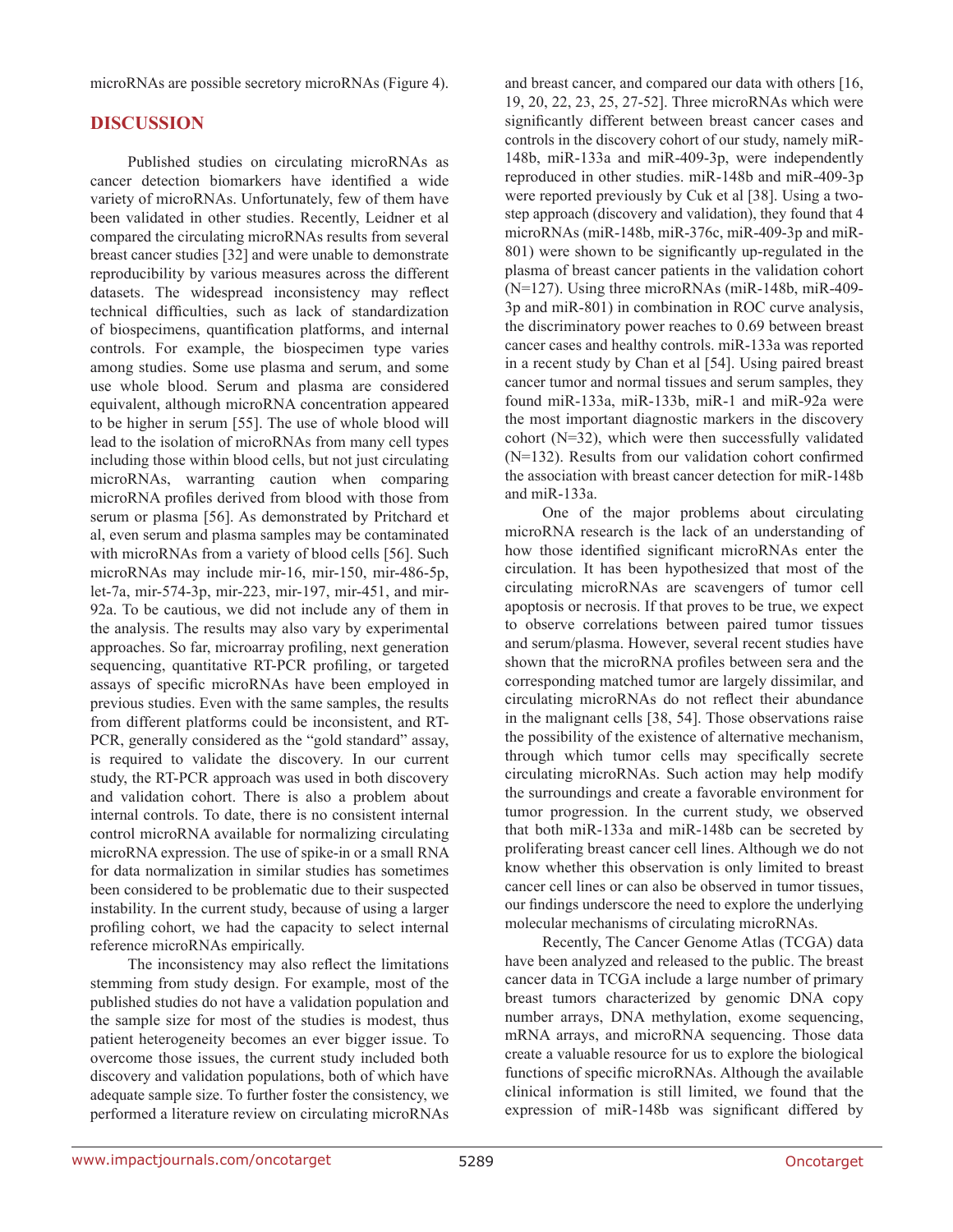histological types (P = 7.588×10<sup>-12</sup> and q=3.29×10<sup>-9</sup>). In addition, in a recent analysis using TCGA RNA and small RNA data, Volinia et al found that miR-148b was among a panel of mRNAs/microRNAs which were associated with overall survival [57]. Although we did not observe similar associations for miR-133a, miR-133a has been reported to be a tumor suppressor and had prognostic value in esophageal squamous cell carcinoma [58, 59] and other cancers [60].

In addition to cancers, circulating microRNAs, especially inflammatory-related circulating microRNAs, may also be used as biomarkers for aging and other agingrelated diseases [61, 62]. In a recent study by Noren Hooten et al, they found serum levels of miR-151a-5p, miR-181a-5p and miR-1248 were significantly decreased in 20 older individuals compared to 20 younger individuals [61]. In humans, miR-1248 was found to regulate the expression of mRNAs involved in inflammatory pathways and miR-181a was found to correlate negatively with the pro-inflammatory cytokines IL-6 and TNFα and to correlate positively with the anti-inflammatory cytokines TGFβ and IL-10. In addition, a number of circulating miRNAs, which are functionally related to proinflammatory, seem to be promising biomarkers for the major age-related diseases such as cardiovascular disease (CVD), type 2 diabetes mellitus (T2DM), Alzheimer Disease (AD), and rheumatoid arthritis (RA) [62].

In summary, we discovered and validated two circulating microRNAs, miR-148b and miR-133a, associated with early stage breast cancer. Since both microRNAs can be secreted from breast cancer cell lines, their existence in circulation may potentially serve as noninvasive screening and prognostic biomarkers for breast cancer. A large-scale prospective trial is needed to confirm their clinical usage.

## **MATERIALS AND METHODS**

#### **Study population**

The study was approved by Institutional Research Board (IRB) of Roswell Park Cancer Institute (RPCI). Biosepcimens from RPCI were used as an initial discovery cohort. Anonymized biospecimens and questionnaire data used in this study were made available through the Data Bank and BioRepository (DBBR) of RPCI [63]. Patients are enrolled through site-specific clinics prior to surgery and chemotherapy, and controls are cancer-free individuals who are visitors or family members of patients, or are enrolled through community events. Relationships between patients and controls are carefully annotated, so to avoid overmatching patients to their own family or friends. Written consent is obtained prior to enrollment into the DBBR, which allows DBBR to provide anonymized biospecimens and questionnaire data for research (such as this study) without further consent. Patients and controls are consented to provide a non-fasting blood sample and to complete an epidemiological questionnaire. Blood samples are drawn in phlebotomy and transferred to the DBBR laboratory. Following DBBR standard operating procedure (SOP), samples are processed and blood components stored within one hour of collection to minimize degradation. Ten milliliters of whole blood was obtained from each study subject. EDTA-plasma was extracted by centrifuging whole blood at 3,000 rpm for 10 minutes at room temperature. All extracted plasma samples are stored in phased liquid nitrogen. To minimize the effect of freeze-thaw on circulating microRNAs, we only used plasma samples which had not been previously thawed. In this study, a total of 52 women with early stage invasive breast cancer (stage I and II), 35 women with DCIS, and 35 cancer-free women were included in the microRNA profiling analysis.

The validation cohort consisted of 50 early stage (stage I and II) breast cancer patients and 50 healthy controls who participated in a prospective case-control study for the molecular detection of breast cancer (MODE-B Study), conducted at the University Hospital Erlangen, Erlangen, Germany. Patients were newly diagnosed with breast cancer and pre-treatment blood samples were collected. For each patient, five tubes of peripheral blood (serum, plasma, PAXgene®, CPDA, EDTA), urine samples, fresh frozen tissue samples from the core needle biopsy at diagnosis and paraffin embedded tumor samples were available. An epidemiological questionnaire was completed via an in-person interview by cases and controls included in this study.

## **Cell cultures**

To determine the secretory potential of the significant microRNAs identified from microRNA profiling, two breast cancer cell lines, MCF-7 and MDA-231, were cultured and a fraction of the culture medium was collected at 0, 24 and 48 hours after the initial seeding of cells in 10-cm dish.  $0.5 \times 10^6$  cells were seeded in the initial dish.

#### **RNA isolation**

 Plasma and culture medium microRNAs were isolated using the miRNeasy kit (Qiagen) with minor modifications. In brief, 700 µl of QIAzol reagent was added to 400 µl of plasma sample or 1ml culture medium. The sample was mixed in a tube, followed by the addition of 3 µl of miSPIKE, spiked-in microRNA, at a concentration of 0.1 µM (IDT) and 140 µl of chloroform. After mixing vigorously for 15 s, the sample was then centrifuged at 12,000 g for 15 minutes. The upper aqueous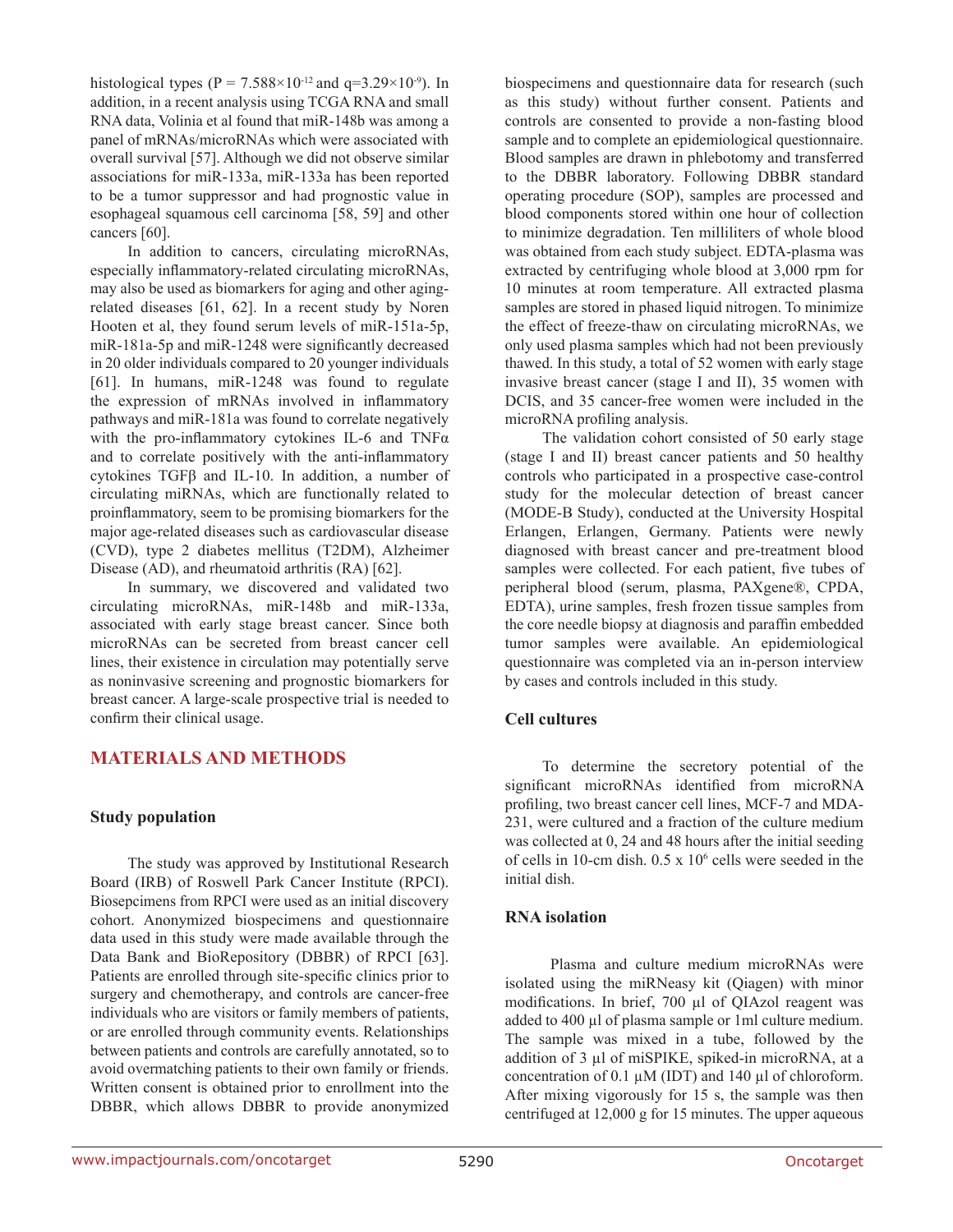phase was carefully transferred to a new collection tube, and 1.5 volume of ethanol was added. The sample was then applied directly to a silica membrane-containing column and the RNA was bound and cleaned using buffers provided by the manufacturer to remove impurities. The immobilized RNA was then collected from the membrane with a low salt elution buffer. Similar method was used to extract microRNAs from the cell culture medium. The quality and quantity of the RNA was evaluated by 260/280 ratio using NanoDrop spectrophotometry (NanoDrop ND-1000 Technologies Inc.) and Agilent 2100 Bioanalyzer (Agilent Technologies). The efficiency of small RNA isolation was monitored by the amount of spiked-in microRNA recovered by using PCR with sequence specific primers (IDT).

#### **microRNA profiling**

In the discovery cohort, microRNA expression in the plasma samples was profiled using Exiqon MiRCURY LNA Universal RT microRNA PCR Technology, following the manufacturer's recommended protocol (Exiqon). The Serum/Plasma Focus microRNA PCR Panel is a microRNA-specific, LNA™-based system designed for sensitive and accurate detection of serum/plasma microRNA by quantitative real-time PCR using SYBR® Green. A total of 168 human microRNAs commonly found in human serum/plasma and 7 reference microRNAs were included in this panel. Only 20 ng total RNAs is needed in each analysis. Briefly, 20 ng total RNAs were reverse transcribed using the RT enzyme. The RT mixture was incubated for 60 min at 42˚C followed by heat-inactivation of the reverse transcriptase for 5 min at 95˚C. Multiplex RT reactions were diluted 62.5-fold with water, and 55µl of each diluted product was combined with 55µl of 2X Universal SYBR® Green master mix. One-hundred µl of the sample/master mix from each Multiplex pool was loaded into the array. Then, the array was centrifuged and mechanically sealed with the Applied Biosystems sealer device. qRT-PCR was carried out on an Applied BioSystems 7900HT real-time PCR instrument using the manufacturer's recommended cycling conditions. The experiment was performed at RPCI Genomic Core Shared Resource.

For the validation cohort, the expression levels of microRNAs were confirmed with a Taqman-based real-time quantitative PCR (RT-qPCR) using individual microRNA-specific primers and probes as described by the manufacturer (Applied Biosystems). The first-strand microRNA-cDNA PCR template was generated from 50 ng of total RNA according to the manufacturer's instructions. Approximately 2.5 ng of cDNA was then used in the PCR on a CFX96 Touch Real-Time PCR Detection System from Bio-Rad. Triplicate samples, validated endogenous controls, and inter-assay controls were used throughout. The qRT-PCR results were analyzed by SDS 2.2.2. To be consistent with the discovery cohort, we chose miR-93 as the endogenous control. RT-qPCR data were the normalized expression values in which the endogenous control miR-93 was used as the reference gene. For each assay, the Ct (Cycle threshold) of microRNA of interest in the TaqMan qPCR assay was subtracted from the average miR-93 Ct value to obtain a ΔCt value (miR-93 microRNA of interest). A higher delta Ct value indicates a higher expression level of the microRNA of interest. For cell culture medium, similar qPCR was applied at baseline, 24 and 48 hours. For each assay at 24 and 48 hours, the Ct (Cycle threshold) of microRNA of interest in the TaqMan qPCR assay was subtracted from the baseline Ct value to obtain a ΔCt value.

## **Data Analysis**

For data quality control, we excluded samples with less than half of the profiled microRNAs with a Ct value less than 32. A total of 19 (out of 122) samples were removed, which left a total of 103 study subjects, including 47 patients with invasive breast cancer, 29 patients with DCIS, and 27 controls, for further analysis. We also excluded the list of blood cells derived microRNAs (including miR-16, miR-150, miR-486-5p, let-7a, miR-574-3p, miR-223, miR-197, miR-451, and miR-92a) from downstream analysis. The Exiqon's Serum/Plasma Focus microRNA PCR Panel supplies five microRNAs (miR-93, miR-103, miR-191, miR-423-3p, and miR-425) as candidate reference microRNAs for normalization. In our samples, miR-93 was the most stably expressed (Figure S1), so miR-93 was chosen as reference microRNA for normalization of the RT-PCT data.

Unsupervised hierarchical clustering algorithm based on the average linkage and Pearson correlation metric was performed based on the normalized expression profiles from the top 75% of the most variable (i.e., largest variance) microRNAs across 103 samples, as well as from all microRNAs [64]. We used the Limma program in the R-based Bioconductor package to calculate the statistical significance for the level of differential expression [65]. Briefly, a linear model was fit to the data, with cell means corresponding to the different conditions and a random effect for array. The Benjamini & Hochberg method was used to control the false discovery rate (FDR) for multiple testing [66].

## **ACKNOWLEDGEMENT**

This work was supported by the National Institutes of Health (7R01CA136483 and 7R21CA139201 to HZ, 5R21CA162218 to SL and HZ, 5R03CA162131 to JS and HZ, NCI Contract HHSN261200800001E to HZ and CBA), Department of Defense Breast Cancer Program (BC074340 to HZ), and an institutional research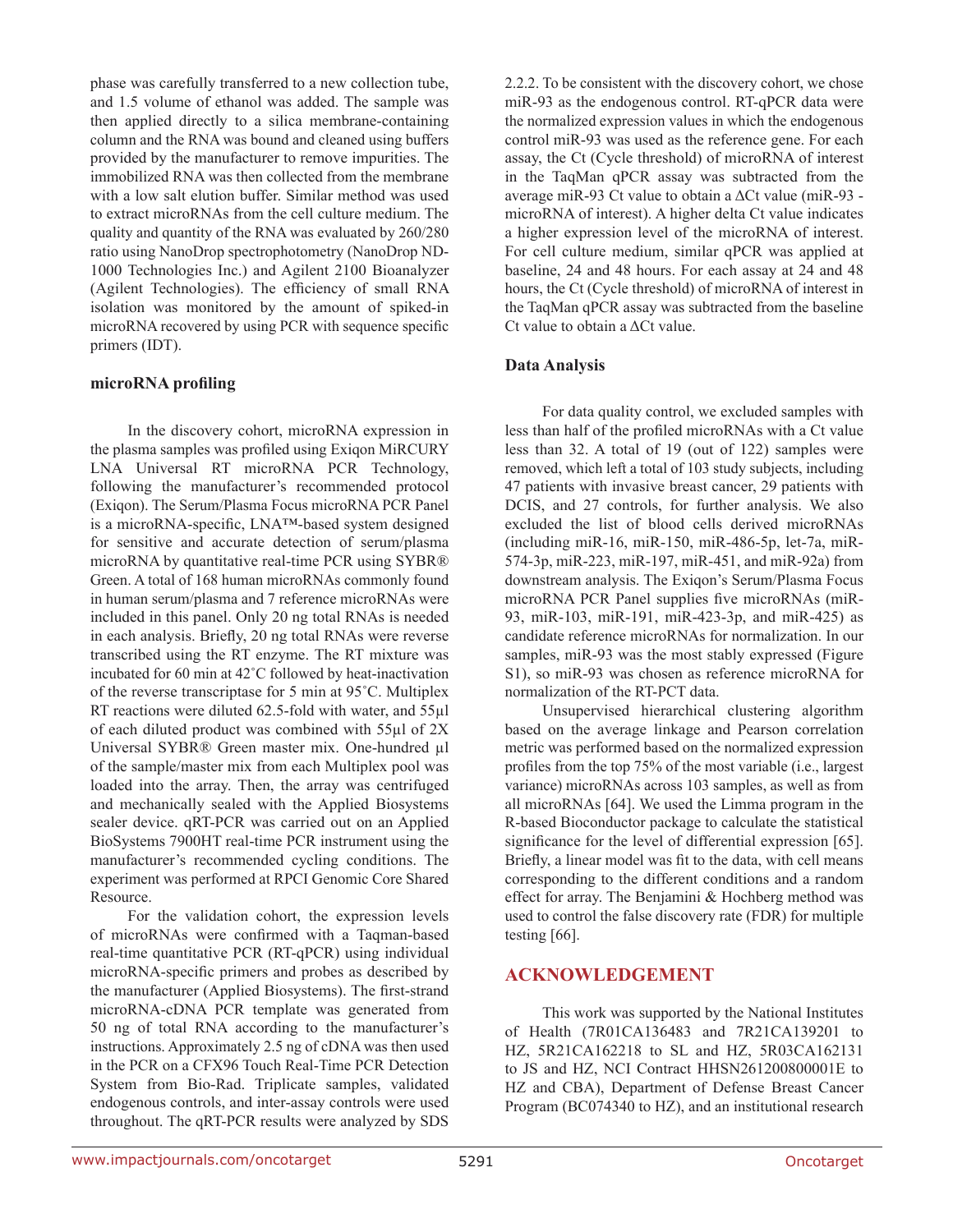grant from American Cancer Society (to SL). The RPCI Bioinformatics Core, DBBR and Genomics Core are CCSG Shared Resources, supported by P30 CA016056.

## **REFERENCES**

- 1. Wu W, Sun M, Zou GM and Chen J. MicroRNA and cancer: Current status and prospective. International journal of cancer Journal international du cancer. 2007; 120(5):953- 960.
- 2. Wang Y, Stricker HM, Gou D and Liu L. MicroRNA: past and present. Frontiers in bioscience : a journal and virtual library. 2007; 12:2316-2329.
- 3. Chen PY and Meister G. microRNA-guided posttranscriptional gene regulation. Biological chemistry. 2005; 386(12):1205-1218.
- 4. Alvarez-Garcia I and Miska EA. MicroRNA functions in animal development and human disease. Development. 2005; 132(21):4653-4662.
- 5. Gregory RI and Shiekhattar R. MicroRNA biogenesis and cancer. Cancer research. 2005; 65(9):3509-3512.
- 6. Lehmann U. Aberrant DNA methylation of microRNA genes in human breast cancer - a critical appraisal. Cell and tissue research. 2014.
- 7. Xiao YF, Yong X, Fan YH, Lu MH, Yang SM and Hu CJ. microRNA detection in feces, sputum, pleural effusion and urine: novel tools for cancer screening (Review). Oncology reports. 2013; 30(2):535-544.
- 8. de Planell-Saguer M and Rodicio MC. Analytical aspects of microRNA in diagnostics: a review. Analytica chimica acta. 2011; 699(2):134-152.
- 9. Andorfer CA, Necela BM, Thompson EA and Perez EA. MicroRNA signatures: clinical biomarkers for the diagnosis and treatment of breast cancer. Trends in molecular medicine. 2011; 17(6):313-319.
- 10. Zoon CK, Starker EQ, Wilson AM, Emmert-Buck MR, Libutti SK and Tangrea MA. Current molecular diagnostics of breast cancer and the potential incorporation of microRNA. Expert review of molecular diagnostics. 2009; 9(5):455-467.
- 11. Deng S, Calin GA, Croce CM, Coukos G and Zhang L. Mechanisms of microRNA deregulation in human cancer. Cell cycle. 2008; 7(17):2643-2646.
- 12. Zhang L, Yang N and Coukos G. MicroRNA in human cancer: one step forward in diagnosis and treatment. Advances in experimental medicine and biology. 2008; 622:69-78.
- 13. Kosaka N, Iguchi H and Ochiya T. Circulating microRNA in body fluid: a new potential biomarker for cancer diagnosis and prognosis. Cancer science. 2010; 101(10):2087-2092.
- 14. Wang J, Zhang KY, Liu SM and Sen S. Tumor-Associated Circulating MicroRNAs as Biomarkers of Cancer. Molecules. 2014; 19(2):1912-1938.
- 15. Farina NH, Wood ME, Perrapato SD, Francklyn CS,

Stein GS, Stein JL and Lian JB. Standardizing Analysis of Circulating MicroRNA: Clinical and Biological Relevance. Journal of cellular biochemistry. 2013.

- 16. Schwarzenbach H. Circulating nucleic acids as biomarkers in breast cancer. Breast cancer research : BCR. 2013; 15(5):211.
- 17. Ma R, Jiang T and Kang X. Circulating microRNAs in cancer: origin, function and application. Journal of experimental & clinical cancer research : CR. 2012; 31:38.
- 18. Yu DC, Li QG, Ding XW and Ding YT. Circulating MicroRNAs: Potential Biomarkers for Cancer. International journal of molecular sciences. 2011; 12(3):2055-2063.
- 19. Mostert B, Sieuwerts AM, Martens JW and Sleijfer S. Diagnostic applications of cell-free and circulating tumor cell-associated miRNAs in cancer patients. Expert review of molecular diagnostics. 2011; 11(3):259-275.
- 20. Heneghan HM, Miller N, Kelly R, Newell J and Kerin MJ. Systemic miRNA-195 differentiates breast cancer from other malignancies and is a potential biomarker for detecting noninvasive and early stage disease. The oncologist. 2010; 15(7):673-682.
- 21. Vlassov VV, Laktionov PP and Rykova EY. Circulating nucleic acids as a potential source for cancer biomarkers. Current molecular medicine. 2010; 10(2):142-165.
- 22. Heneghan HM, Miller N, Lowery AJ, Sweeney KJ, Newell J and Kerin MJ. Circulating microRNAs as novel minimally invasive biomarkers for breast cancer. Annals of surgery. 2010; 251(3):499-505.
- 23. Zhu W, Qin W, Atasoy U and Sauter ER. Circulating microRNAs in breast cancer and healthy subjects. BMC research notes. 2009; 2:89.
- 24. Mitchell PS, Parkin RK, Kroh EM, Fritz BR, Wyman SK, Pogosova-Agadjanyan EL, Peterson A, Noteboom J, O'Briant KC, Allen A, Lin DW, Urban N, Drescher CW, Knudsen BS, Stirewalt DL, Gentleman R, et al. Circulating microRNAs as stable blood-based markers for cancer detection. Proceedings of the National Academy of Sciences of the United States of America. 2008; 105(30):10513- 10518.
- 25. Zhao H, Shen J, Medico L, Wang D, Ambrosone CB and Liu S. A pilot study of circulating miRNAs as potential biomarkers of early stage breast cancer. PloS one. 2010; 5(10):e13735.
- 26. Blanchard K, Colbert JA, Kopans DB, Moore R, Halpern EF, Hughes KS, Smith BL, Tanabe KK and Michaelson JS. Long-term risk of false-positive screening results and subsequent biopsy as a function of mammography use. Radiology. 2006; 240(2):335-342.
- 27. Waters PS, McDermott AM, Wall D, Heneghan HM, Miller N, Newell J, Kerin MJ and Dwyer RM. Relationship between circulating and tissue microRNAs in a murine model of breast cancer. PloS one. 2012; 7(11):e50459.
- 28. Healy NA, Heneghan HM, Miller N, Osborne CK, Schiff R and Kerin MJ. Systemic mirnas as potential biomarkers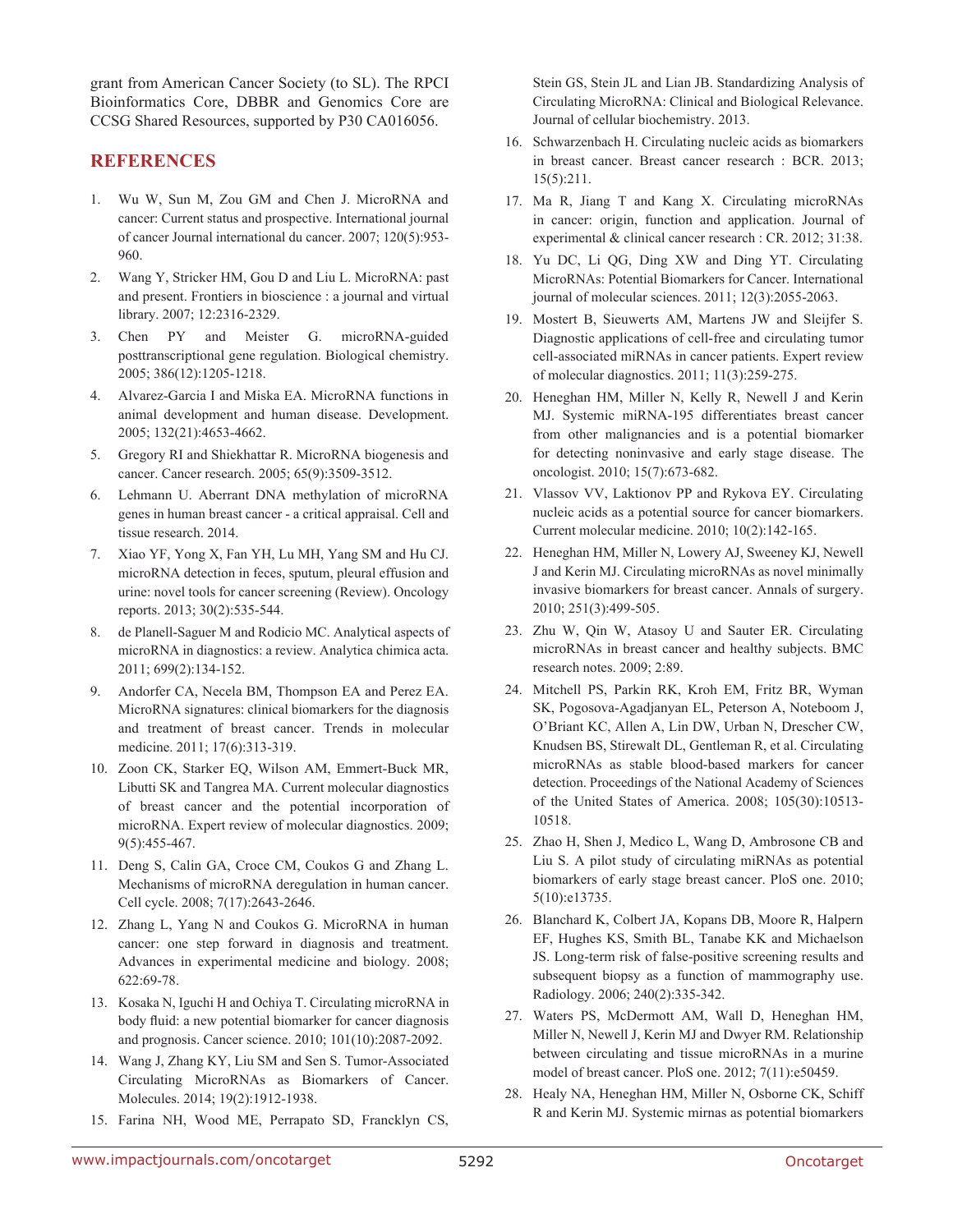for malignancy. International journal of cancer Journal international du cancer. 2012; 131(10):2215-2222.

- 29. Wu X, Somlo G, Yu Y, Palomares MR, Li AX, Zhou W, Chow A, Yen Y, Rossi JJ, Gao H, Wang J, Yuan YC, Frankel P, Li S, Ashing-Giwa KT, Sun G, et al. De novo sequencing of circulating miRNAs identifies novel markers predicting clinical outcome of locally advanced breast cancer. Journal of translational medicine. 2012; 10:42.
- 30. Kumar S, Keerthana R, Pazhanimuthu A and Perumal P. Overexpression of circulating miRNA-21 and miRNA-146a in plasma samples of breast cancer patients. Indian journal of biochemistry & biophysics. 2013; 50(3):210-214.
- 31. Eichelser C, Flesch-Janys D, Chang-Claude J, Pantel K and Schwarzenbach H. Deregulated serum concentrations of circulating cell-free microRNAs miR-17, miR-34a, miR-155, and miR-373 in human breast cancer development and progression. Clinical chemistry. 2013; 59(10):1489-1496.
- 32. Leidner RS, Li L and Thompson CL. Dampening enthusiasm for circulating microRNA in breast cancer. PloS one. 2013; 8(3):e57841.
- 33. Zeng RC, Zhang W, Yan XQ, Ye ZQ, Chen ED, Huang DP, Zhang XH and Huang GL. Down-regulation of miRNA-30a in human plasma is a novel marker for breast cancer. Medical oncology. 2013; 30(1):477.
- 34. Mar-Aguilar F, Mendoza-Ramirez JA, Malagon-Santiago I, Espino-Silva PK, Santuario-Facio SK, Ruiz-Flores P, Rodriguez-Padilla C and Resendez-Perez D. Serum circulating microRNA profiling for identification of potential breast cancer biomarkers. Disease markers. 2013; 34(3):163-169.
- 35. Ng EK, Li R, Shin VY, Jin HC, Leung CP, Ma ES, Pang R, Chua D, Chu KM, Law WL, Law SY, Poon RT and Kwong A. Circulating microRNAs as specific biomarkers for breast cancer detection. PloS one. 2013; 8(1):e53141.
- 36. Chen W, Cai F, Zhang B, Barekati Z and Zhong XY. The level of circulating miRNA-10b and miRNA-373 in detecting lymph node metastasis of breast cancer: potential biomarkers. Tumour biology : the journal of the International Society for Oncodevelopmental Biology and Medicine. 2013; 34(1):455-462.
- 37. Si H, Sun X, Chen Y, Cao Y, Chen S, Wang H and Hu C. Circulating microRNA-92a and microRNA-21 as novel minimally invasive biomarkers for primary breast cancer. Journal of cancer research and clinical oncology. 2013; 139(2):223-229.
- 38. Cuk K, Zucknick M, Heil J, Madhavan D, Schott S, Turchinovich A, Arlt D, Rath M, Sohn C, Benner A, Junkermann H, Schneeweiss A and Burwinkel B. Circulating microRNAs in plasma as early detection markers for breast cancer. International journal of cancer Journal international du cancer. 2013; 132(7):1602-1612.
- 39. Sun Y, Wang M, Lin G, Sun S, Li X, Qi J and Li J. Serum microRNA-155 as a potential biomarker to track disease in breast cancer. PloS one. 2012; 7(10):e47003.
- 40. Madhavan D, Zucknick M, Wallwiener M, Cuk K, Modugno C, Scharpff M, Schott S, Heil J, Turchinovich A, Yang R, Benner A, Riethdorf S, Trumpp A, Sohn C, Pantel K, Schneeweiss A, et al. Circulating miRNAs as surrogate markers for circulating tumor cells and prognostic markers in metastatic breast cancer. Clinical cancer research : an official journal of the American Association for Cancer Research. 2012; 18(21):5972-5982.
- 41. Cortez MA, Welsh JW and Calin GA. Circulating microRNAs as noninvasive biomarkers in breast cancer. Recent results in cancer research Fortschritte der Krebsforschung Progres dans les recherches sur le cancer. 2012; 195:151-161.
- 42. Wang H, Tan G, Dong L, Cheng L, Li K, Wang Z and Luo H. Circulating MiR-125b as a marker predicting chemoresistance in breast cancer. PloS one. 2012; 7(4):e34210.
- 43. Jung EJ, Santarpia L, Kim J, Esteva FJ, Moretti E, Buzdar AU, Di Leo A, Le XF, Bast RC, Jr., Park ST, Pusztai L and Calin GA. Plasma microRNA 210 levels correlate with sensitivity to trastuzumab and tumor presence in breast cancer patients. Cancer. 2012; 118(10):2603-2614.
- 44. van Schooneveld E, Wouters MC, Van der Auwera I, Peeters DJ, Wildiers H, Van Dam PA, Vergote I, Vermeulen PB, Dirix LY and Van Laere SJ. Expression profiling of cancerous and normal breast tissues identifies microRNAs that are differentially expressed in serum from patients with (metastatic) breast cancer and healthy volunteers. Breast cancer research : BCR. 2012; 14(1):R34.
- 45. Schwarzenbach H, Milde-Langosch K, Steinbach B, Muller V and Pantel K. Diagnostic potential of PTEN-targeting miR-214 in the blood of breast cancer patients. Breast cancer research and treatment. 2012; 134(3):933-941.
- 46. Schrauder MG, Strick R, Schulz-Wendtland R, Strissel PL, Kahmann L, Loehberg CR, Lux MP, Jud SM, Hartmann A, Hein A, Bayer CM, Bani MR, Richter S, Adamietz BR, Wenkel E, Rauh C, et al. Circulating micro-RNAs as potential blood-based markers for early stage breast cancer detection. PloS one. 2012; 7(1):e29770.
- 47. Zhao R, Wu J, Jia W, Gong C, Yu F, Ren Z, Chen K, He J and Su F. Plasma miR-221 as a predictive biomarker for chemoresistance in breast cancer patients who previously received neoadjuvant chemotherapy. Onkologie. 2011; 34(12):675-680.
- 48. Yang M, Chen J, Su F, Yu B, Su F, Lin L, Liu Y, Huang JD and Song E. Microvesicles secreted by macrophages shuttle invasion-potentiating microRNAs into breast cancer cells. Molecular cancer. 2011; 10:117.
- 49. Sieuwerts AM, Mostert B, Bolt-de Vries J, Peeters D, de Jongh FE, Stouthard JM, Dirix LY, van Dam PA, Van Galen A, de Weerd V, Kraan J, van der Spoel P, Ramirez-Moreno R, van Deurzen CH, Smid M, Yu JX, et al. mRNA and microRNA expression profiles in circulating tumor cells and primary tumors of metastatic breast cancer patients. Clinical cancer research : an official journal of the American